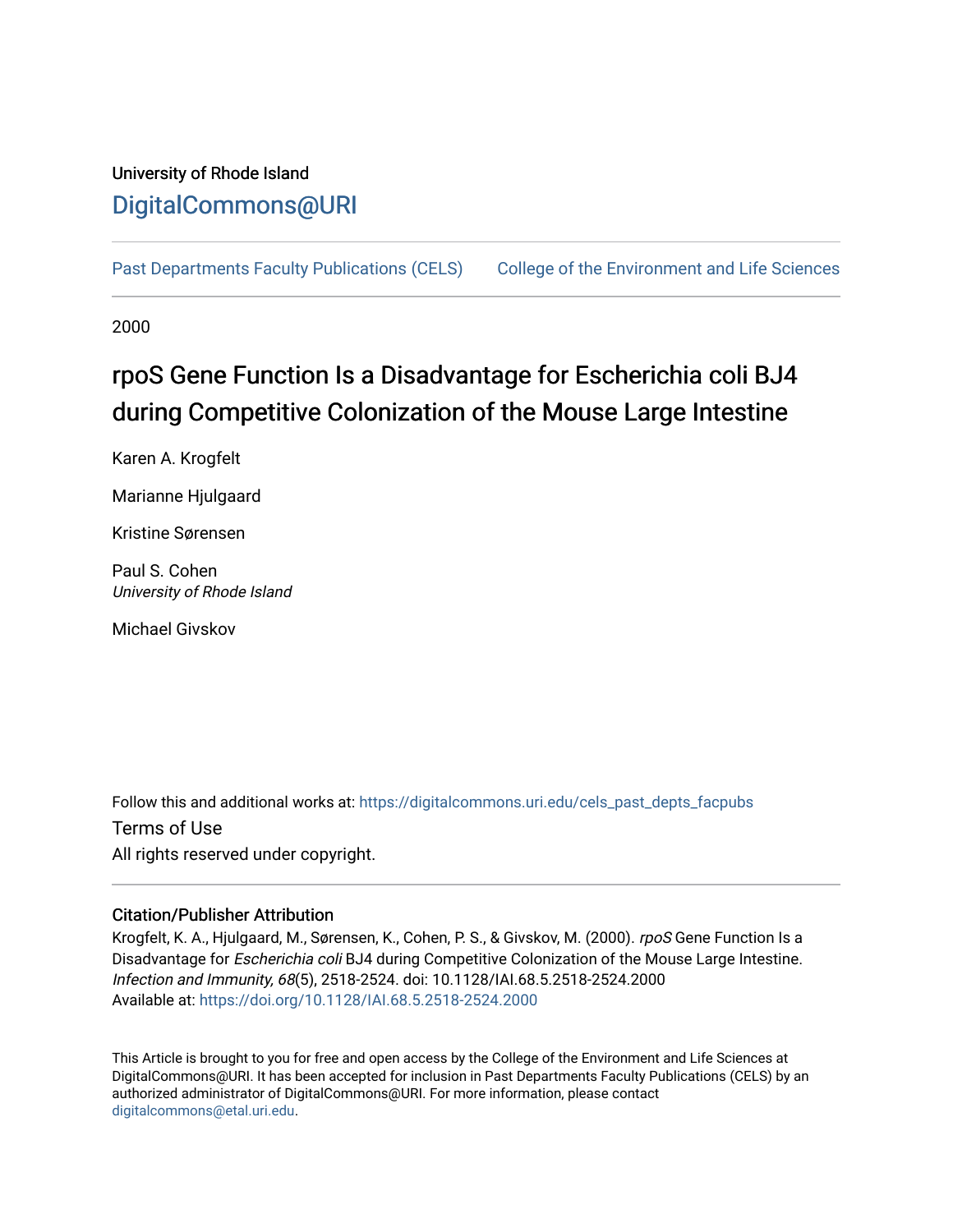# *rpoS* Gene Function Is a Disadvantage for *Escherichia coli* BJ4 during Competitive Colonization of the Mouse Large Intestine

KAREN A. KROGFELT,<sup>1\*</sup> MARIANNE HJULGAARD,<sup>1</sup> KRISTINE SØRENSEN,<sup>1</sup> PAUL S. COHEN,<sup>2</sup> AND MICHAEL GIVSKOV3

*Department of Gastrointestinal Infections, Statens Serum Institut, DK 2300 Copenhagen,*<sup>1</sup> *and Department of Microbiology, Technical University of Denmark, DK-2800 Lyngby,*<sup>3</sup> *Denmark, and Department of Biochemistry, Microbiology, and Molecular Genetics, University of Rhode Island, Kingston, Rhode Island 02881*<sup>2</sup>

Received 8 November 1999/Returned for modification 29 December 1999/Accepted 1 February 2000

**The ability of** *Escherichia coli* **to survive stress during growth in different environments is, in large part, dependent on** *rpoS* **and the genes that comprise the** *rpoS* **regulon.** *E. coli* **BJ4 and an isogenic BJ4** *rpoS* **mutant were used to examine the influence of the** *rpoS* **gene on** *E. coli* **colonization of the streptomycin-treated mouse large intestine. Colonization experiments in which the wild-type** *E. coli* **BJ4 and its** *rpoS* **mutant were fed individually as well as simultaneously to mice suggested that** *E. coli* **BJ4 does not face prolonged periods of nutrient starvation in the mouse large intestine and that the** *rpoS* **regulon is not expressed during long-term colonization after adaptation of the bacteria to the gut environment.**

It has recently been shown that *leuX*, which encodes  $tRNA<sub>5</sub>$  Leu (specific for the codon UUG) and which is a major tRNA at low growth rates but a minor tRNA at rapid growth rates (4), is not required for short-term growth in the streptomycin-treated mouse large intestine. However, *leuX* is required for long-term *Escherichia coli* intestinal colonization, i.e., for persistence in high numbers in the intestine for at least 2 weeks (28) and for survival of *E. coli* in stationary phase when it is grown in mouse intestinal mucus in vitro (4). These results suggested that the state of *E. coli* during long-term colonization of the mouse large intestine is akin to that found under conditions of slow growth and stationary phase in vitro. However, it has also been recently shown, using in situ hybridization with rRNA probes, that *E. coli* grows rapidly in mouse large intestine mucus in vivo, with doubling times ranging from 30 to 80 min for individual cells (33). Since *E. coli* colonizes the mouse intestine by growing in intestinal mucus (42), these results argue that the state of *E. coli* in the mouse large intestine during long-term colonization is similar to that found during the exponential phase in a rapidly growing culture. Collectively, these results suggest that long-term *E. coli* colonization of the mouse large intestine requires rapid growth but also requires that the bacterial cells express some genes that are normally associated with slow growth rates and stationary phase.

The *rpoS* gene is essential for the expression of a variety of stationary-phase-induced genes as well as for the expression of stationary-phase-specific stress resistance phenotypes, such as increased resistance to high temperature, high concentrations of  $H_2O_2$ , and high osmotic challenge (12, 13). This gene has been known as *nur*, *katF*, *appR*, *csi-2*, and *abrD*, a result of independent studies of different phenotypes. The *rpoS* sequence exhibits extensive homology to *rpoD*, which encodes  $\sigma^{70}$ , the sigma subunit of RNA polymerase in *E. coli* (10). The *rpoS* gene encodes the sigma factor  $\sigma^s$ .  $\sigma^s$  is a protein of 41.5 kDa that controls a regulon of at least 30 genes which are

expressed during starvation and at the transition into stationary phase (20, 24).

*rpoS* mutants survive poorly, compared with the wild type, under carbon and nitrogen starvation (21, 25). Furthermore, *rpoS* mutants fail to develop starvation-mediated cross protection to osmotic, oxidative, and heat stresses (21). Stationaryphase-induced morphological changes in *E. coli* are dependent on *rpoS*, and *rpoS* mutant cells appear slightly elongated and remain rod shaped in stationary phase (16).

It has been suggested that *E. coli* in the intestine is frequently exposed to low, growth-limiting concentrations of nutrients (29, 44). In fact, it has recently been shown that *E. coli* utilizes gluconate as a carbon source for growth in the mouse large intestine (39) and that gluconate is present in mouse large intestine mucus at a concentration of only about 140  $\mu$ g/ml (30). Since growth in the presence of limiting nutrients in the intestine might require expression of the *rpoS* regulon, the aim of the present investigation was to examine whether *rpoS* is essential for *E. coli* to colonize the mouse large intestine. The investigation was performed with an *E. coli* wild-type strain and an isogenic *rpoS* mutant. The streptomycin-treated mouse model was chosen because this model can be used to simulate competitive interactions between *E. coli* strains and gram-positive obligate anaerobes in the natural environment of the intestine (15). Our data suggest that *rpoS* does not play a role in *E. coli* long-term colonization of the mouse large intestine, and thus that *E. coli* is not exposed to prolonged periods of starvation or other stress influences during growth in the intestine.

#### **MATERIALS AND METHODS**

Bacterial strains and plasmids. E. coli BJ4, a streptomycin-resistant (Str<sup>r</sup>) rat isolate, has been previously described in detail (15). Throughout this study, a rifampin-resistant (Rif<sup>r</sup> ) isolate of *E. coli* BJ4 Str<sup>r</sup> has been used. *E. coli* BJ4 Str<sup>r</sup> Rifr was made Rif<sup>r</sup> by P1 transduction from strain TC2 (kindly provided by Tove Atlung, Roskilde University Centre, Roskilde, Denmark). The rifampin-resistant isolate was found to be identical to its parent with respect to 35 biochemical reactions, ribotype, serotype, and ability to colonize the mouse gut. Strain MC4100 *rpoS*::Tn*10* (16) was used for creating an *E. coli* BJ4 *rpoS* mutant by bacteriophage P1 transduction. *E. coli* BJ4 *rpoS* is resistant to both streptomycin and tetracycline. Bacteriophage P1v was used to ensure that the transductants were not lysogenized. Plasmid pRH320 (pBR322 harboring the wild-type *rpoS* gene) was kindly provided by R. Arronis (17). Bacteria were always grown in the presence of relevant antibiotics on either LB-agar plates or minimal medium

<sup>\*</sup> Corresponding author. Mailing address: Department of Gastrointestinal Infections, Statens Serum Institut, DK 2300 Copenhagen, Denmark. Phone: 45 3268 3745. Fax: 45 3268 8238. E-mail: KAK@ssi .dk.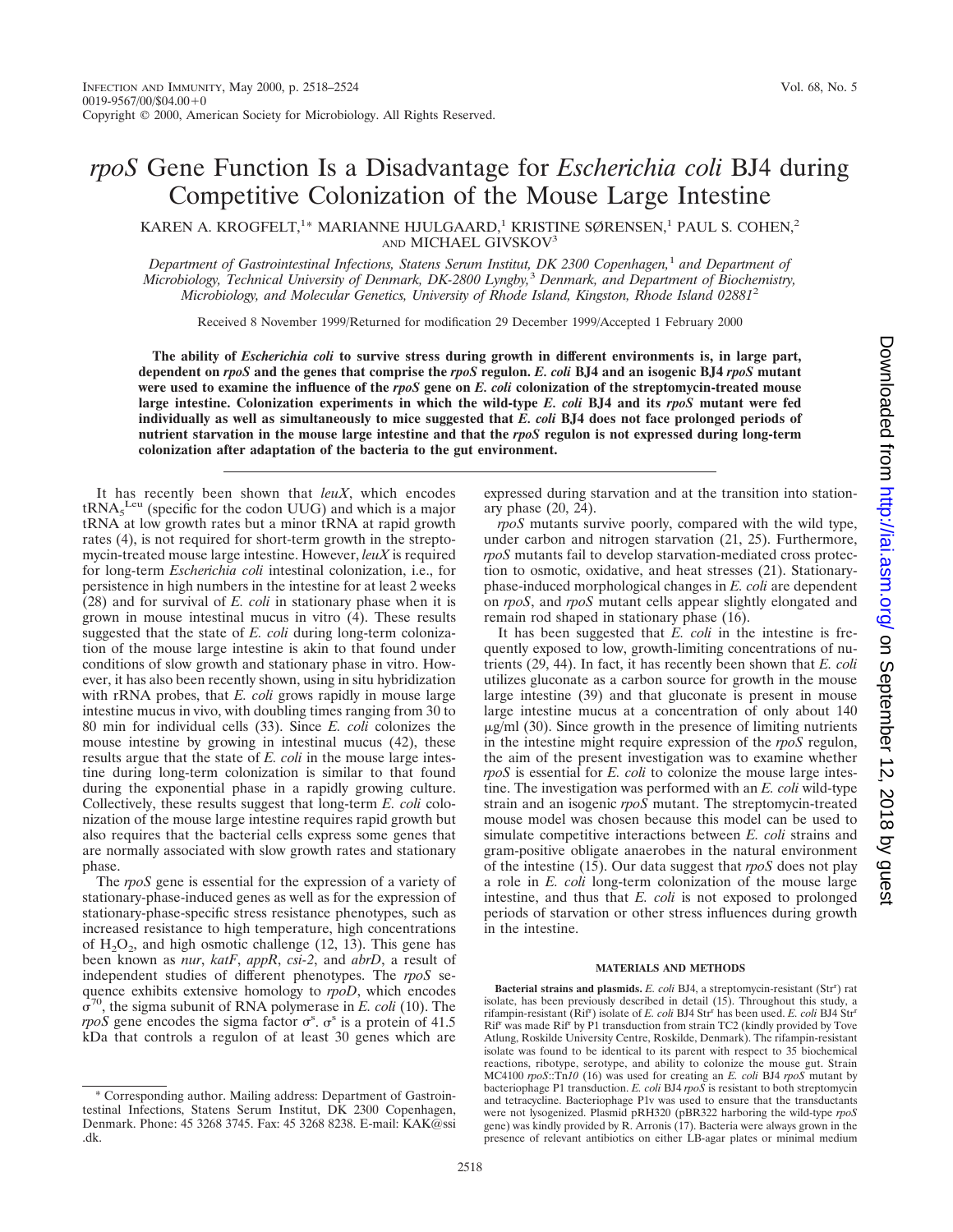**Measurements of bacterial growth in minimal medium.** The growth rates of pure cultures under conditions of balanced growth were measured by monitoring the optical density at 450 nm  $(OD<sub>450</sub>)$ .

**Qualitative catalase activity.** Catalase activity was determined by adding one drop of hydrogen peroxide (30%) to bacterial colonies on an agar plate. The catalase activity was evaluated visually by the formation of bubbles.

Carbon starvation. Wild-type *E. coli* BJ4 Str<sup>r</sup> Rif<sup>r</sup>, *E. coli* BJ4 rpoS Str<sup>r</sup> Tet<sup>r</sup>, and *E. coli* BJ4 *rpoS*(pRH320) Str<sup>r</sup> Tet<sup>r</sup> Amp<sup>r</sup> were grown under conditions of balanced growth in minimal medium containing glucose to an  $OD_{450}$  of 0.5. Each culture was centrifuged for 5 min at 3,000 rpm, and each pellet was resuspended in a flask containing warm minimal medium without glucose. Cultures were incubated at 37°C and aerated in a rotary shaking water bath (160 rpm). At various times, samples were taken from each culture. Samples were diluted and plated on LB agar plates containing streptomycin sulfate (100 µg/ml) and rifampin (50  $\mu$ g/ml), on LB agar plates containing streptomycin sulfate (100  $\mu$ g/ml) and tetracycline hydrochloride (10  $\mu$ g/ml), and on LB agar plates containing streptomycin sulfate (100  $\mu$ g/ml) and ampicillin (100  $\mu$ g/ml) to determine viable counts for *E. coli* BJ4 Str<sup>r</sup> Rifr , *E. coli* BJ4 *rpoS* Str<sup>r</sup> Tetr , and *E. coli* BJ4 rpoS(pRH320) Str<sup>r</sup> Tet<sup>r</sup> Amp<sup>r</sup>, respectively. Plates were incubated at 37°C for 18 to 24 h before the colonies were counted.

**Competitive growth and survival of** *E. coli* **BJ4,** *E. coli* **BJ4** *rpoS***, and** *E. coli* **BJ4** *rpoS***(pRH320) in minimal medium.** A flask containing warmed minimal medium was inoculated with about 10<sup>2</sup> CFU each of overnight cultures of *E. coli* BJ4 Str<sup>r</sup> Rif<sup>r</sup> and *E. coli* BJ4 *rpoS* Str<sup>r</sup> Tet<sup>r</sup> per ml. The culture was incubated at 37°C, and at various times over a period of 20 days, samples were diluted and plated on LB agar plates containing streptomycin sulfate (100  $\mu$ g/ml) and rifampin (50 mg/ml) and on LB agar plates containing streptomycin sulfate (100  $\mu$ g/ml) and tetracycline hydrochloride (10  $\mu$ g/ml). A second flask containing warmed minimal medium was inoculated with about 10<sup>2</sup> CFU each of overnight cultures of *E. coli* BJ4 Str<sup>r</sup> Rifr and *E. coli* BJ4 *rpoS*(pRH320) Str<sup>r</sup> Tet<sup>r</sup> Amp<sup>r</sup> per ml. The cultures were incubated at 37°C, and at various times over a period of 20 days, samples were diluted and plated on LB agar plates containing streptomycin sulfate (100  $\mu$ g/ml) and rifampin (50  $\mu$ g/ml) and on LB agar plates containing streptomycin sulfate (100  $\mu$ g/ml) and ampicillin (100  $\mu$ g/ml). Plates were incubated at 37°C for 18 to 24 h before the colonies were counted.

Heat challenge. *E. coli* BJ4 Str<sup>r</sup> Rif<sup>r</sup>, *E. coli* BJ4  $rpoS$  Str<sup>r</sup> Tet<sup>r</sup>, and *E. coli* BJ4 *rpoS*(pRH320) Str<sup>r</sup> Tet<sup>r</sup> Amp<sup>r</sup> cultures grown overnight at 37°C were diluted into warmed minimal medium  $(57^{\circ}C)$  without glucose to a concentration of approximately 10<sup>4</sup> cells per ml and incubated in a waterbath at 57°C. Samples from each culture were taken after 0, 2, 4, 8, 12, 18, and 30 min and plated on LB-agar plates containing streptomycin sulfate (100  $\mu$ g/ml). Plates were incubated at 37°C for 18 to 24 h before the colonies were counted.

**Hydrogen peroxide challenge.** Hydrogen peroxide was added to *E. coli* BJ4 Str<sup>r</sup> Rif<sup>r</sup>, *E. coli* BJ4 *rpoS* Str<sup>r</sup> Tet<sup>r</sup>, and *E. coli* BJ4 *rpoS*(pRH320) Str<sup>r</sup> Tet<sup>r</sup> Amp<sup>r</sup> cultures grown overnight (37°C) to a final concentration of 15 mM. The cultures were then incubated with shaking (160 rpm) at 37°C. Samples were taken at 0, 2, 5, 10, 18, 30, and 60 min and plated on LB-agar plates containing streptomycin sulfate (100 µg/ml). Plates were incubated at 37°C for 18 to 24 h before the colonies were counted.

**Colonization experiments.** Six- to 8-week-old, outbred albino female mice (Ssc:CF1; Statens Serum Institut, Copenhagen, Denmark) were used for colonization experiments. The colonization experiments were performed as described previously (26). Briefly, sets of 3 mice were given sterile water containing 5 g of streptomycin sulfate per liter and fed continuously. After 24 h, 100  $\mu$ l of  $20\%$  sucrose, containing either  $10^9$ ,  $10^5$ , or  $10^4$  CFU of *E. coli* strains, was given to the mice orally by pipette. The strains were given either separately, for testing individual colonization abilities, or together in pairs, for determining competitive colonizing abilities. The mice were continuously given sterile water containing streptomycin during the experiment. At the indicated times, 0.5 g of feces no older than 24 h was collected, homogenized, diluted, and plated on LB-agar plates containing streptomycin sulfate (100  $\mu$ g/ml) and rifampin (50  $\mu$ g/ml), on LB-agar plates containing streptomycin sulfate  $(100 \mu g/ml)$  and tetracycline hydrochloride (10  $\mu$ g/ml), and on LB-agar plates containing streptomycin sulfate (100  $\mu$ g/ml) and ampicillin (100  $\mu$ g/ml) to determine viable counts of *E. coli* BJ4 Str<sup>r</sup> Rif<sup>r</sup>, *E. coli* BJ4 *rpoS* Str<sup>r</sup> Tet<sup>r</sup>, and *E. coli* BJ4 *rpoS*(pRH320) Str<sup>r</sup> Tet<sup>r</sup> Amp<sup>r</sup>, respectively. Plates were incubated at 37°C for 18 to 24 h before the colonies were counted. During the colonization experiments, the mice were individually caged. A colonization experiment typically lasted 3 weeks, and the mice were transferred to fresh, sterile cages daily. All experiments were repeated at least twice.

#### **RESULTS**

**Growth rates in minimal medium.** When cultures of *E. coli* BJ4 Str<sup>r</sup>, BJ4 Str<sup>r</sup> Rif<sup>r</sup>, BJ4 *rpoS* Str<sup>r</sup> Tet<sup>r</sup>, and BJ4 *rpoS* (pRH320) Strr Tetr Ampr were grown in minimal medium containing glucose as the carbon source, no differences in dou-



FIG. 1. Competitive growth and survival in minimal medium. *E. coli* BJ4  $(\triangle)$ and *E. coli* BJ4 *rpoS* (■) were inoculated into minimal medium (0.2% glucose) and incubated with shaking (160 rpm) at 37°C for 20 days. Viable counts (CFU per milliliter) were determined at different time points by plating on selective medium.

bling times were discernible, i.e., in each case a doubling time of about 50 min was observed (data not shown).

**Effect of** *rpoS* **mutation on in vitro carbon starvation survival.** To determine the ability of individual strains to survive during carbon starvation, the wild-type BJ4, the BJ4 *rpoS* mutant, and the *rpoS* mutant complemented with pRH320, which contains the wild-type *rpoS* gene, were incubated in minimal medium without glucose, and their individual abilities to survive were determined (see Materials and Methods). The BJ4 *rpoS* mutant had a reduced ability to survive carbon starvation relative to the wild-type BJ4 and the complemented BJ4 *rpoS* mutant. For example, after 5 days of carbon starvation, only about 11% of the original BJ4 *rpoS* mutant inoculum remained viable, whereas about 36% of the BJ4 wild-type inoculum and of the BJ4 *rpoS*(pRH320) inoculum survived (data not shown).

**Competitive growth and survival of** *E. coli* **BJ4,** *E. coli* **BJ4** *rpoS***, and** *E. coli* **BJ4** *rpoS***(pRH320) in minimal medium.** An experiment was performed to examine the ability of wild-type *E. coli* BJ4 and *E. coli* BJ4 *rpoS* to grow and survive in minimal medium (0.2% glucose) in direct competition after each strain was inoculated into the same culture at an initial concentration of  $10^2$  CFU/ml. The experiment was carried out for 20 days. The growth rates of the wild-type BJ4 and the BJ4 *rpoS* mutant were very similar during the exponential growth phase (Fig. 1). At the time of transition into stationary phase, both strains had grown to a level of approximately  $5 \times 10^8$  cells/ml (Fig. 1). During extended carbon starvation, wild-type BJ4 showed a greater vitality than its *rpoS* mutant, such that by day 20, the wild-type BJ4 strain was present in numbers 100-fold higher than the BJ4 *rpoS* strain (Fig. 1). Essentially identical results were observed when *E. coli* BJ4 *rpoS*(pRH320) competed against *E. coli* BJ4 *rpoS*, i.e. by day 20 the BJ4 *rpoS*(pRH320) strain was present in numbers 100-fold higher than the BJ4 *rpoS* strain (not shown).

**Sensitivity of** *E. coli* **BJ4 strains to heat and oxidative stress.** The *E. coli* BJ4 wild-type strain and its *rpoS* mutant were tested for their abilities to resist heat and oxidative stress. The BJ4 *rpoS* mutant exhibited a greater sensitivity than the wild type to heat challenge. After 18 min at 57°C, only 7.5% of the BJ4 *rpoS* mutant cells remained viable, whereas 47% of the wild-type BJ4 cells survived (Fig. 2A). Furthermore, the BJ4 *rpoS* mutant exhibited a greater sensitivity than the wild type to  $H_2O_2$  stress. For example, after 60 min of exposure to  $H_2O_2$ , only 0.7% of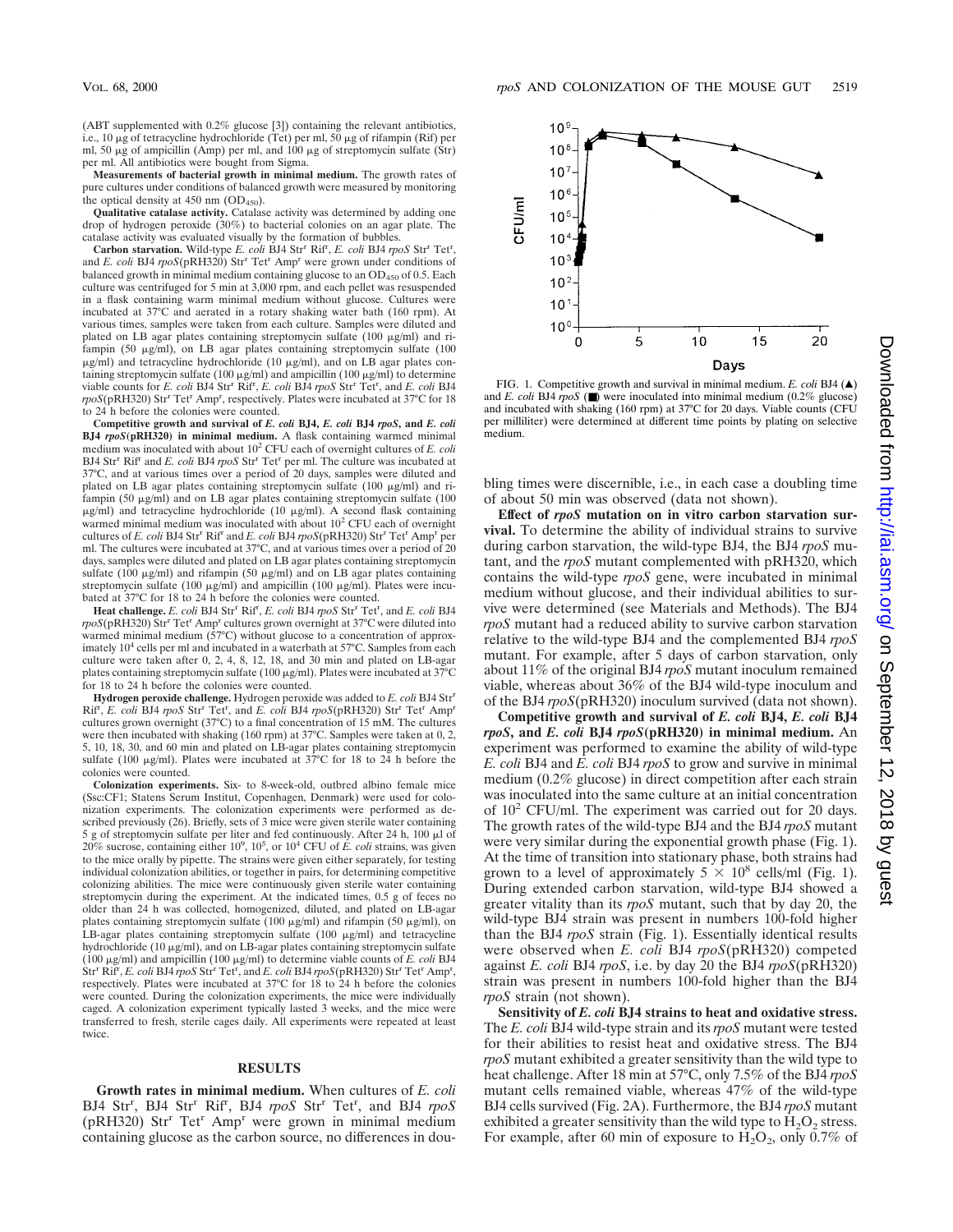

FIG. 2. Sensitivity to stress challenges. *E. coli* BJ4 (A) and *E. coli* BJ4  $rpos$ (■) were tested for their ability to resist (A) heat (57°C) and (B) oxidative stress in the presence of 15 mM  $H_2O_2$ .

the BJ4 *rpoS* mutant cells remained viable, whereas 23% of the wild-type BJ4 cells survived (Fig. 2B). The response of *E. coli* BJ4 *rpoS*(pRH320) was essentially identical to that of wild-type BJ4 (not shown).

**Individual mouse large intestine colonizing abilities.** The experiments to this point made it clear that the *E. coli* BJ4 *rpoS* mutant carried a mutation in the *rpoS* gene, confirmed by its response to carbon starvation, heat stress, and oxidative stress. Furthermore, the wild-type responses to carbon starvation, heat stress, and oxidative stress were reestablished in the BJ4 *rpoS* mutant by complementation with the wild-type *rpoS* gene carried on pRH230.

To examine the ability of the individual strains to colonize the mouse large intestine, *E. coli* BJ4 and *E. coli* BJ4 *rpoS* were fed separately to streptomycin-treated mice  $(10^9 \text{ CFU per})$ mouse). Both *E. coli* BJ4 and its *rpoS* mutant colonized the large intestines of the streptomycin-treated mice at levels of about  $3 \times 10^8$  CFU/g of feces (Fig. 3). One colony isolated from the day 20 postfeeding feces sample of each mouse fed wild-type BJ4 and one colony isolated from the day 20 postfeeding feces sample of each mouse fed the BJ4 *rpoS* mutant were tested for catalase production and for sensitivity to heat and oxidative stress. The colonies isolated from the mice fed the BJ4 *rpoS* mutant had a catalase-negative phenotype and retained greater sensitivity than the wild type to heat challenge and oxidative stress in vitro (not shown). The colonies isolated from the mice fed wild-type BJ4 retained the wild-type catalase activity and the wild-type sensitivities to heat and oxidative stress (not shown). Therefore, the *rpoS* gene is not required for long-term colonization of the streptomycin-treated mouse large intestine by *E. coli* BJ4.

**Competitive mouse large intestine colonizing abilities of** *E. coli* **BJ4 and** *E. coli* **BJ4** *rpoS***.** The ability of the *E. coli* BJ4 *rpoS* mutant to colonize the mouse intestine in competition with wild-type BJ4 was examined. Surprisingly, when each strain was fed to the same mice at 10<sup>9</sup> CFU per mouse, the wild-type BJ4 strain was initially rapidly eliminated from the intestine (Fig. 4A). Several days later, wild-type BJ4 stabilized at a level of about  $10^4$  CFU/g of feces, i.e., it was not completely eliminated (Fig. 4A). In contrast, the BJ4 *rpoS* mutant colonized at a level of about  $10^8$  CFU/g of feces (Fig. 4A). One colony of the wild-type BJ4 and one colony of the BJ4 *rpoS* mutant isolated from the feces of each mouse on the last day of the experiment were tested for catalase and heat and oxidative stress. The wild-type BJ4 colonies acted like wild-type BJ4 and the BJ4 *rpoS* mutant colonies acted like *rpoS* mutants.

When mice were fed  $10<sup>4</sup>$  CFU each of wild-type BJ4 and the BJ4 *rpoS* mutant, both strains grew rapidly to about 10<sup>8</sup> CFU/g of feces (Fig. 4B). Thereafter, however, the wild-type BJ4 strain was eliminated rapidly and colonized at a level of only 104 CFU/g of feces, whereas the *rpoS* mutant remained at a level of about  $10^8$  CFU/g of feces for the duration of the experiment (Fig. 4B). One colony of the wild-type BJ4 and one colony of the BJ4 *rpoS* mutant isolated from the feces of each mouse on the last day of the experiment were tested for catalase and heat and oxidative stress. The wild-type BJ4 colonies acted like the wild type and the BJ4 *rpoS* mutant colonies acted like *rpoS* mutants.

When mice were fed 10<sup>9</sup> CFU of *E. coli* BJ4 *rpoS* and 10<sup>5</sup> CFU of wild-type BJ4, the BJ4 *rpoS* mutant colonized at high levels, i.e.,  $10^9$  CFU/g of feces, whereas the wild-type BJ4 colonized the mouse large intestine at levels of only  $10^2$  to  $10^3$ CFU/g of feces (Fig. 4C). However, when mice were fed  $10^9$ CFU of wild-type BJ4 and 104 CFU of the BJ4 *rpoS* mutant, the BJ4 *rpoS* mutant grew to the level of the wild-type BJ4 within a few days and then both strains cocolonized the large intestine at levels of about  $10^8$  CFU/g of feces for the duration of the experiment (Fig. 4D). One colony of the wild-type BJ4 and one colony of the BJ4 *rpoS* mutant isolated from the feces of each mouse on the last day of the experiment were tested for catalase and heat and oxidative stress. The wild-type BJ4 colonies acted like the wild type and the BJ4 *rpoS* mutant colonies acted like *rpoS* mutants. It therefore appears that if given enough time to adapt to the intestine in the absence of high



FIG. 3. Individual mouse large intestine colonizing abilities. One set of three mice was fed  $10^{10}$  CFU of the  $\overline{E}$ . *coli* BJ4 wild-type strain  $(\triangle)$ , and another set of three mice was fed  $10^{10}$  CFU of *E. coli* BJ4  $rpoS$  ( $\blacksquare$ ). At the indicated times, fecal samples were plated on selective medium.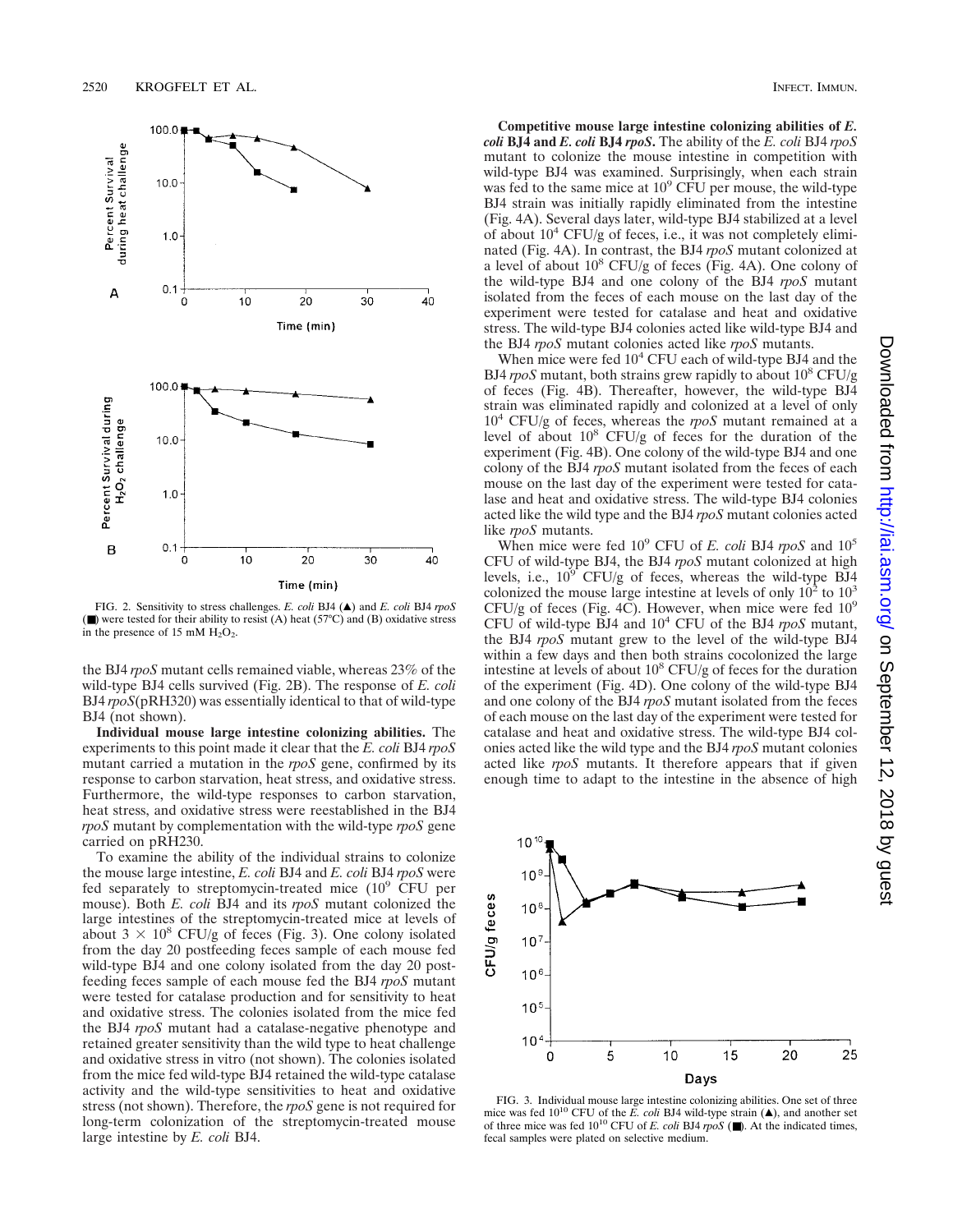

FIG. 4. Competitive mouse large intestine colonizing abilities. *E. coli* BJ4 (▲) and *E. coli* BJ4 *rpoS* (■) were fed simultaneously to four sets of three mice as follows: (A) both at 10<sup>9</sup> CFU; (B) both at 10<sup>4</sup> CFU; (C) BJ4 at 10<sup>5</sup> CFU and BJ4 *rpoS* at 10<sup>9</sup> CFU; (D) BJ4 at 10<sup>9</sup> CFU and BJ4 *rpoS* at 10<sup>5</sup> CFU. Error bars represent the standard errors of the geometric means.

levels of the BJ4 *rpoS* mutant, wild-type BJ4 can subsequently compete well in the presence of high levels of the BJ4 *rpoS* mutant.

**Competitive mouse large intestine colonizing abilities of** *E. coli* **BJ4 and** *E. coli* **BJ4** *rpoS***(pRH320).** To this point, the colonization experiments suggested that the BJ4 *rpoS* mutant is initially a better colonizer of the mouse large intestine than the wild-type BJ4. Therefore, experiments were performed to determine whether complementing the BJ4 *rpoS* mutant with the wild-type *rpoS* gene in pRH320 would eliminate its advantage.

Plasmid pRH320 consists of the *rpoS* gene in pBR322. It has been shown that pBR322 as such has no effect on the colonization ability of  $\overline{E}$ . *coli* (2) and that some plasmids are known to segregate from *E. coli* in the mouse intestine (2). The degree to which pRH320 segregates in the mouse intestine was determined by feeding streptomycin-treated mice 109 CFU of *E. coli* BJ4 *rpoS*(pRH320) (Fig. 5A). For 7 days postfeeding, the counts of viable bacteria in feces samples cultivated on plates containing streptomycin and tetracycline (109 BJ4 *rpoS*) were essentially identical to the counts on plates containing ampi-



FIG. 5. Colonizing abilities of the complemented mutant BJ4 *rpoS*(pRH320). (A) Mice were fed 10<sup>9</sup> CFU of *E. coli* BJ4 *rpoS*(pRH320). Symbols: F, *E. coli* BJ4  $r \cdot p \cdot \frac{\partial S}{\partial x}$  **.** *F. coli* BJ4 *rpoS* segregants, i.e., without the plasmid. (B) Mice were fed simultaneously with *E. coli* BJ4  $($ **A**) at 10<sup>9</sup> CFU and *E. coli* BJ4  $r \cdot p \cdot \frac{\partial S}{\partial x}$ (pRH320) at 10<sup>5</sup> CFU (F). ■, *E. coli* BJ4 *rpoS* segregants, i.e., without the plasmid. Fecal samples were plated on selective medium on the indicated days. Error bars represent the standard errors of the geometric means.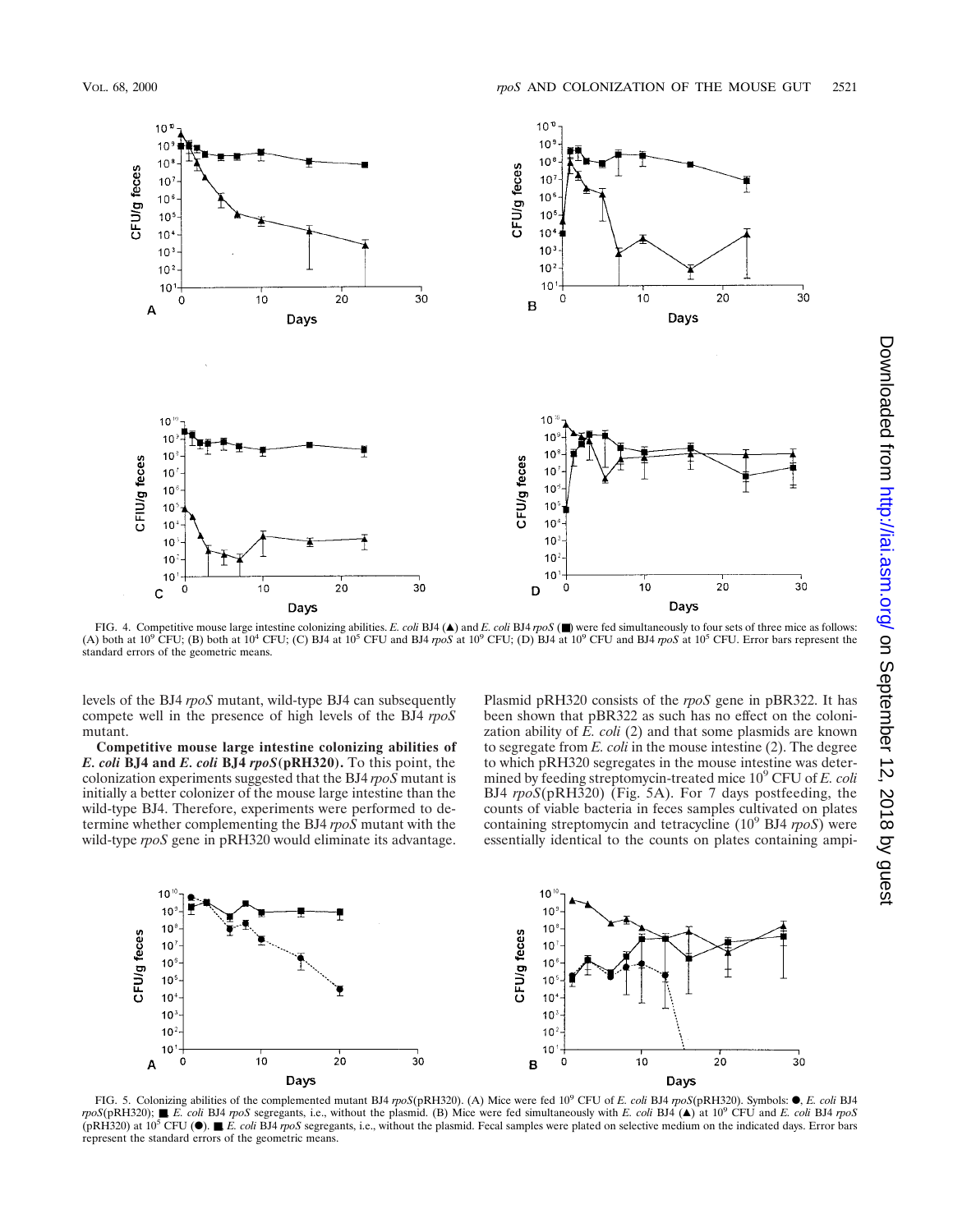cillin  $[5 \times 10^8 \text{ BJ4}$  *rpoS*(pRH320)]. Thereafter, pRH320 segregated from BJ4 *rpoS*(pRH320) in the intestine so that by day 15 postfeeding, only 5 in  $10<sup>4</sup>$  fecal CFU retained the plasmid (Fig. 5A). However, since pRH320 was stable in BJ4 *rpoS* in the mouse intestine for at least 1 week, we were able to determine the relative colonizing abilities of wild-type BJ4 and BJ4 *rpoS*(pRH320).

Streptomycin-treated mice were simultaneously fed  $10^9$ CFU of the wild-type BJ4 and 10<sup>9</sup> CFU of *rpoS*(pRH320). Wild-type BJ4 and BJ4 *rpoS*(pRH320) cocolonized at levels ranging between  $10^8$  and  $10^9$  CFU/g of feces for 7 days, i.e., wild-type BJ4 was not eliminated (not shown). Thereafter, pRH320 rapidly segregated from BJ4 *rpoS*(pRH320) (data not shown). Therefore, complementing BJ4 *rpoS* with the wildtype *rpoS* gene prevented the initial elimination of the wildtype BJ4. In a second experiment, streptomycin-treated mice were simultaneously fed  $10^9$  CFU of BJ4 and  $10^5$  CFU of BJ4 *rpoS*(pRH320) (Fig. 5B). For the duration of the experiment, wild-type BJ4 colonized at a level of between  $10^8$  and  $10^9$  CFU/ g of feces. The complemented mutant BJ4 *rpoS*(pRH320) colonized at a level of between  $10^5$  and  $10^6$  CFU/g of feces for 13 days, i.e., complementing BJ4 *rpoS* with the wild-type *rpoS* gene prevented it from growing in the intestine in the presence of high numbers of the wild-type BJ4 strain. However, beginning at about 6 days postfeeding, BJ4 *rpoS* cells free of pRH320 appeared, and these cells grew rapidly to the level of BJ4 over the next 4 days and cocolonized at the level of BJ4 (about  $10^8$  CFU/g of feces) thereafter. By day 15 postfeeding, BJ4 *rpoS*(pRH320) was undetectable, presumably due to segregation of the plasmid (Fig. 5B).

#### **DISCUSSION**

The large intestine of the mouse consists of the cecum and the colon, both of which contain the mucosa and the luminal contents. Two components of the mucosa are the layer of epithelial cells on the intestinal wall and the mucus layer covering the epithelial cells. The relatively thick (up to  $400 \mu m$ ) mucus layer consists of mucin, a 2-MDa gel-forming glycoprotein, and a large number of smaller glycoproteins, proteins, glycolipids, and lipids (1, 7, 14, 31, 34, 37, 41). Presumably, shed epithelial cells are a source of many of the smaller mucus components (31, 34). The mucus layer itself is in a dynamic state, constantly being synthesized and secreted by specialized goblet cells and, to a large extent, degraded by the indigenous intestinal microbes (11, 27). Degraded mucus components are shed into the intestinal lumen, forming a part of the luminal contents, and are excreted in feces (11).

The prevalent theory as to how bacteria colonize the mammalian gut is that all species can coexist as long as each member of the flora is able to utilize one or a few limited nutrients better than all the others and that its growth rate during the colonization process is at least equal to the washout rate from the intestine (9). The growth rate of a particular bacterium in the intestine is determined by the nature of the limited nutrient that it utilizes, and the density to which it grows is determined by the available concentration of that nutrient. It is also possible for a species that does not compete well for limited nutrients to avoid washout and colonize if it is able to adhere to the intestinal wall (8).

In recent studies, the location of *E. coli* BJ4 in the streptomycin-treated mouse large intestine has been examined using in situ hybridization with species-specific rRNA probes (32). *E. coli* BJ4 was found dispersed in the intestinal mucus and the luminal contents but was not found associated with epithelial cells (15, 32). Moreover, we have shown that oral streptomycin treatment does not affect the essentially constant growth rate of *E. coli* in the large intestine of germ-free, conventional, and streptomycin-treated mice (36). Finally, a large body of experimental evidence strongly suggests that *E. coli* grows rapidly in intestinal mucus both in vitro and in vivo but does not grow or grows poorly in luminal contents (19, 33, 42). It is therefore very likely that the ability of an *E. coli* strain to continuously grow rapidly in intestinal mucus (because of mucus turnover) using nutrients that are present there plays a critical role in its ability to colonize the intestine. One other facet in the ability of enteric bacteria to colonize deserves mention. It has been shown that the ability of *E. coli* and *Salmonella typhimurium* to colonize the streptomycin-treated mouse large intestine is dependent on their ability to rapidly penetrate deeply into the mucus layer (18, 22, 23).

In the present investigation, we examined the influence of the *rpoS* gene on the ability of *E. coli* BJ4 to grow in and colonize the streptomycin-treated mouse large intestine. Both the wild-type BJ4 strain and BJ4 *rpoS* colonized equally well at levels of about  $10^8$  CFU/g of feces when fed individually to mice (Fig. 3). Since the BJ4 *rpoS* mutant was significantly more sensitive to carbon starvation in vitro than both wild-type BJ4 and the BJ4 *rpoS* mutant complemented with the wild-type *rpoS* gene, the colonization experiments suggest that *E. coli* BJ4 is not starved for carbon for prolonged periods in the streptomycin-treated mouse large intestine, despite the presence of an essentially normal gram-positive anaerobic population consisting of a myriad of species, each competing for limited nutrients (8).

Surprisingly, in two different types of colonization experiments involving competition between the strains, the BJ4 *rpoS* mutant was found to be the better colonizer. In the first instance, mice were fed  $10<sup>9</sup>$  CFU of overnight cultures of the wild-type BJ4 and the BJ4 *rpoS* mutant. For the first several days, the *rpoS* mutant outcompeted the wild-type BJ4 strain (Fig. 4A). Thereafter, each strain remained at a relatively stable level, i.e., the wild-type BJ4 strain stabilized at a level 4 orders of magnitude lower than the BJ4 *rpoS* mutant (Fig. 4A). The data therefore suggest that in the initial stages of the colonization process, the ability to express the genes of the *rpoS* regulon is a disadvantage. In support of this view, the advantage of the BJ4 *rpoS* mutant was eliminated when it was complemented with the wild-type *rpoS* gene.

In the second instance, mice were fed  $10<sup>4</sup>$  CFU each of the wild-type BJ4 and the BJ4 *rpoS* mutant. Neither strain had an advantage during an initial stage of extremely rapid growth, i.e., under conditions in which genes of the *rpoS* regulon are minimally expressed (16). However, thereafter the BJ4 *rpoS* mutant eliminated wild-type BJ4 until both strains once again reached relatively stable population levels, the wild-type BJ4 again stabilizing at a level about 4 orders of magnitude lower than the *rpoS* mutant (Fig. 4B). These data suggest that after the initial rapid rate of growth in mucus, wild-type BJ4 entered stationary phase, maximally expressed the genes of the *rpoS* regulon (16), and reduced its rate of growth relative to the *rpoS* mutant. This scenario explains why the BJ4 *rpoS* mutant eliminated wild-type BJ4 (Fig. 4B). Alternatively, it is possible that the BJ4 *rpoS* mutant was better able to penetrate the mucus layer than its parent and thereby eliminated its parent from the intestine.

As stated above, the prevailing evidence suggests that *E. coli* grows both continuously and rapidly (30 to 80 min for individual cells [33]) as it colonizes the intestine to avoid washout as mucus is sloughed. Remaining in stationary phase at a slow growth rate as described above would prove disastrous for *E. coli* BJ4 in the intestine. It would appear more reasonable that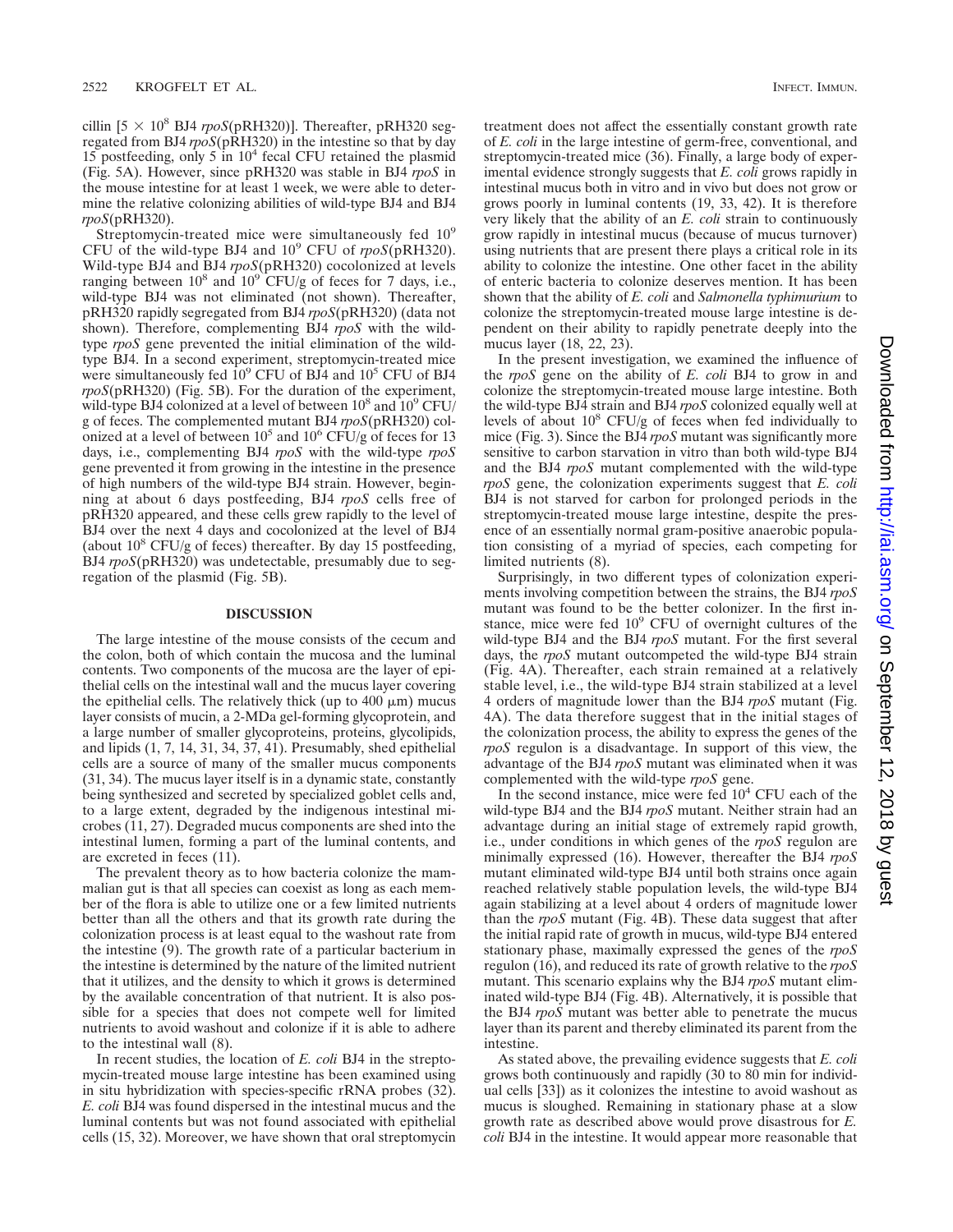for long-term colonization, BJ4 maintains a rapid growth rate, a condition in which the *rpoS* regulon is minimally expressed (16). In support of this view, when the wild-type BJ4 was fed to mice in high numbers (109 CFU per mouse) and the BJ4 *rpoS* mutant was fed in low numbers  $(10^4 \text{ CFU per mouse})$ , after the BJ4 *rpoS* mutant grew to the level of the wild-type BJ4, both strains colonized at about  $10^8$  CFU/g of feces (Fig. 4D). In other words, it is possible that after a few days in the intestine, the wild-type BJ4 resumed a higher rate of growth, reduced its expression of genes of the *rpoS* regulon, and was therefore able to cocolonize with the BJ4 *rpoS* mutant.

It is of great interest that in the large intestine, small numbers of the BJ4 *rpoS* mutant grew in the presence of large numbers of the wild-type BJ4 strain (Fig. 4D and 5B), which was not true of small numbers of wild-type BJ4 in the presence of large numbers of the BJ4 *rpoS* mutant (Fig. 4C). A recent report demonstrated that when small numbers of a nalidixic acid-resistant *E. coli* strain were fed to streptomycin-treated mice simultaneously with large numbers of its isogenic nalidixic acid-sensitive parent, the resistant strain did not grow in the intestine relative to its parent, but the colonization ratio of the two strains was the same as the input ratio, i.e., the amounts of each fed to the mice (39). In contrast, small numbers of an *E. coli* strain better able to transport gluconate than its otherwise isogenic parental strain were able to grow in the intestine in the presence of large numbers of its parent (39). In the present context, it may be that the BJ4 *rpoS* mutant can utilize a limiting nutrient in the intestine better than the wild-type BJ4 strain and therefore can grow in the presence of high numbers of the wild type. It is known that RpoS can negatively regulate the expression of some genes (6), and it may be that the small amount of RpoS that is present in exponentially growing cells (17) reduces the ability of the wild-type BJ4 to utilize a specific limiting nutrient relative to the BJ4 *rpoS* mutant. Furthermore, the reduction in expression of the *rpoS* regulon in vivo might be necessary in order to accommodate a chemostat-like type of growth in which mucus is constantly being synthesized and sloughed into feces. Experiments designed to test this hypothesis are in progress.

If the inability to express the *rpoS* regulon allows small numbers of BJ4 *rpoS* to grow in the presence of large numbers of BJ4 in the intestine, it would be expected that complementing the BJ4 *rpoS* mutant with the wild-type *rpoS* gene would eliminate its growth advantage. This is indeed what happened, i.e., when small numbers of BJ4 *rpoS*(pRH320) were fed to mice along with high numbers of the wild-type BJ4, the mutant initially remained at a constant low level in the intestine relative to the wild-type BJ4 strain (Fig. 5B). However, when BJ4 *rpoS*(pRH320) began to segregate the plasmid in the intestine, the BJ4 *rpoS* segregants grew rapidly to the level of the wildtype BJ4, and thereafter both strains cocolonized at that level (Fig. 5B), as expected if loss of the wild-type *rpoS* gene allowed it to grow more rapidly than the wild-type BJ4 strain.

A major problem encountered in studying colonization of the mammalian intestine is what is commonly referred to as colonization resistance, in which all intestinal niches are occupied in a balanced ecosystem and most ingested microorganisms fail to colonize due to lack of an available niche (40). Colonization resistance is, in fact, the reason why we use streptomycin, i.e., to clear the mouse intestine of facultative microorganisms and create an available niche for *E. coli* strains. Streptomycin treatment selectively reduces the facultative microflora, but the anaerobic population in the large intestine remains largely intact, and large numbers of different species coexist (36).

The present results suggest that the *rpoS* gene may be in-

volved in colonization resistance. That is, if, during long-term colonization, *E. coli* cells express genes of the *rpoS* regulon minimally, then when small numbers of an invading strain enter the large intestine expressing the *rpoS* regulon maximally, either because they were exposed to conditions of poor nutrient availability in their natural environment or because of the acid environment of the stomach (38), the invading strain may not be able to compete with the colonizing strain and, if so, will be eliminated from the intestine.

It should be emphasized that we do not intend to imply that the *rpoS* gene is dispensable in animals. In fact, it has been shown that an *S. typhimurium rpoS* mutant is attenuated for virulence in mice (5, 38). However, it is possible that the *rpoS* gene is not required for *S. typhimurium* survival in the intestine but is critical for its survival intracellularly in the stressful environments of extraintestinal cells (e.g., M cells, macrophages, etc.).

The results presented here are in agreement with those in which low but equal numbers of a wild-type *Vibrio cholerae* strain and its isogenic *rpoS* mutant were administered by gavage into the intestines of infant mice (43). At the end of 20 h, the mice were sacrificed and equal numbers of both strains survived (43), showing that the defect in *rpoS* was not disadvantageous.

In summary, the data presented here are consistent with the hypothesis that *E. coli* BJ4 expresses the *rpoS* regulon during the initial stages of growth in the mucus layer as it enters stationary phase, but within a few days thereafter expression of the *rpoS* regulon is reduced.

#### **ACKNOWLEDGMENTS**

Leo Eberl, Technical University of Munich, Munich, Germany, is thanked for participating with stimulating suggestions and for constructing the *E. coli* BJ4 *rpoS* mutant.

#### **REFERENCES**

- 1. **Allan, A.** 1981. Structure and function of gastrointestinal mucus, p. 637–639. *In* L. R. Johnson (ed.), Physiology of the gastrointestinal tract. Raven Press, New York.
- 2. **Burghoff, R. L., D. C. Laux, and P. S. Cohen.** 1990. Construction of stable cloning vectors that do not segregate from a human fecal *Escherichia coli* strain in the streptomycin-treated mouse large intestine. Infect. Immun. **58:** 1141–1145.
- 3. **Clark, D. J., and O. Maaløe.** 1967. DNA replication and the division cycle in *E. coli* J. Mol. Biol. **23:**99–112.
- 4. **Dobrint, U., P. S. Cohen, M. Utley, I. Mu¨hldorfer, and J. Hacker.** 1998. The  $leuX$ -encoded tRNA<sub>5</sub><sup>Leu</sup> but not the pathogenicity islands I and II influence the survival of the uropathogenic *Escherichia coli* strain 53 in CD-1 mouse bladder mucus in the stationary phase. FEMS Microbiol. Lett. **162:**135–141.
- 5. **Fang, F. C., S. J. Libby, N. A. Budhmeier, P. C. Loewen, J. Switala, J.** Harwood, and D. Guiney. 1993. The alternative sigma factor KatF (RpoS) regulates *Salmonella* virulence. Proc. Natl. Acad. Sci. USA **90:**3511–3515.
- 6. **Farewell, A., K. Kvint, and T. Nystrom.** 1998. Negative regulation by RpoS: a case of sigma factor competition. Mol. Microbiol. **29:**1039–1051.
- 7. **Forstner, G. G.** 1970. [1-14C]glucosamine incorporation by subcellular fractions of small intestine mucosa. J. Biol. Chem. **245:**3584–3592.
- 8. **Freter, R., H. Brickner, J. Fekete, M. M. Vickerman, and K. E. Carey.** 1983. Survival and implantation of *Escherichia coli* in the intestinal tract. Infect. Immun. **39:**686–703.
- 9. **Freter, R., H. Brickner, M. Botney, D. Cleven, and A. Arankl.** 1983. Mechanisms that control bacterial populations in continuous-flow culture models or mouse large intestinal flora. Infect. Immun. **39:**676–685.
- 10. **Hengge-Aronis, R., W. Klein, R. Lange, M. Rimmele, and W. Boss.** 1991. Trehalose synthesis genes are controlled by the putative sigma factor encoded by *rpoS* and are involved in stationary-phase thermotolerance in *Escherichia coli*. J. Bacteriol. **173:**7918–7924.
- 11. **Hoskins, L.** 1984. Mucin degradation by enteric bacteria: ecological aspects and implications for bacterial attachment to gut mucosa, p. 51–65. *In* E. C. Boedecker (ed.), Attachment of organisms to the gut mucosa, vol. II. CRC Press, Inc., Boca Raton, Fla.
- 12. **Jenkins, D. E., J. E. Schultz, and A. Matin.** 1988. Starvation-induced cross protection against heat or H<sub>2</sub>O<sub>2</sub> challenge in *Escherichia coli*. J. Bacteriol. **170:**3910–3914.